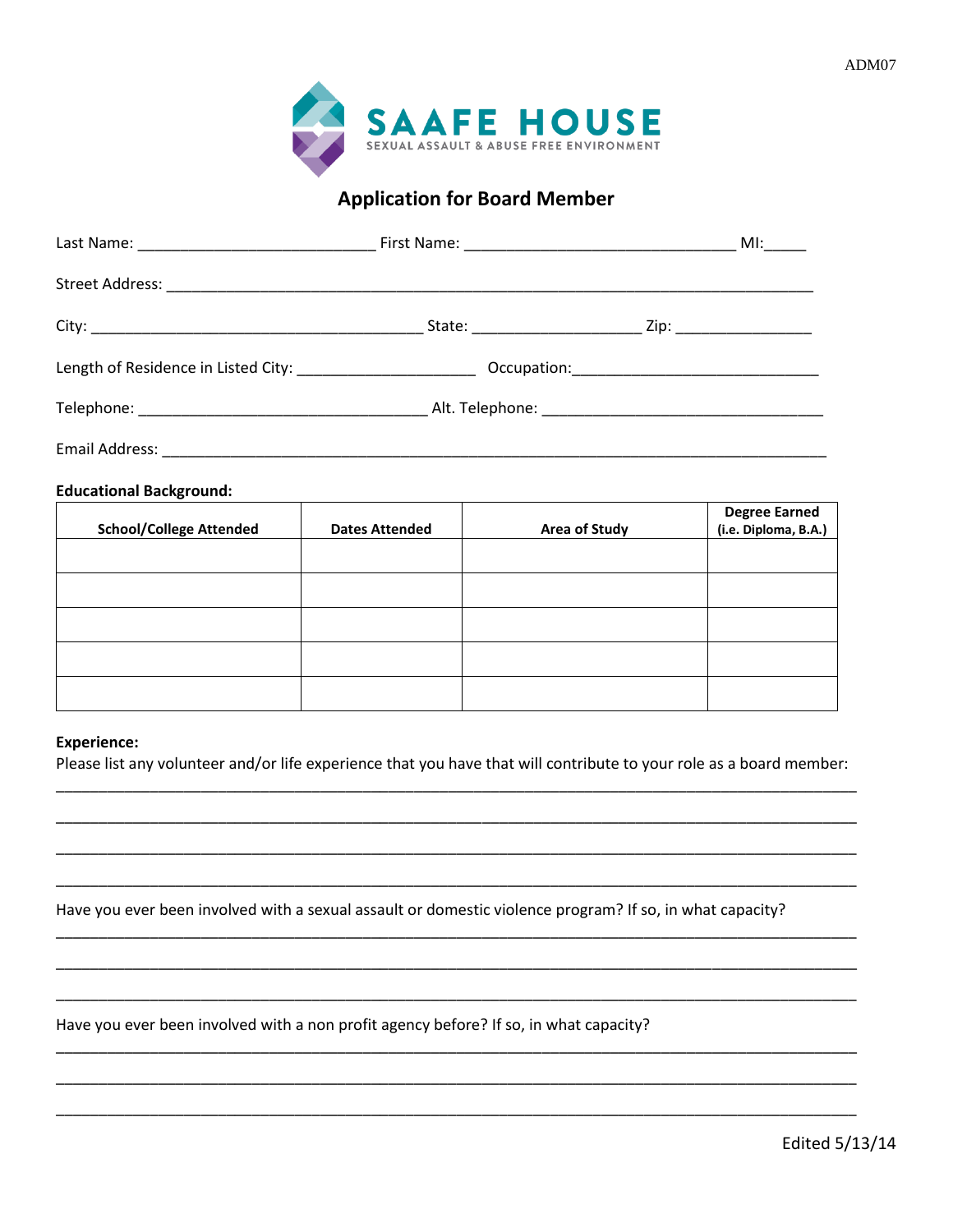| <b>Availability:</b>                                                                                            |                              |           |  |  |  |  |  |
|-----------------------------------------------------------------------------------------------------------------|------------------------------|-----------|--|--|--|--|--|
| Will you be able to attend Board meetings on a monthly basis?                                                   | Yes                          | No        |  |  |  |  |  |
| Will your schedule allow you to attend occasional unexpected Board meetings?                                    | Yes                          | No        |  |  |  |  |  |
| Will you be able to attend mandatory board trainings?                                                           | Yes.                         | <b>No</b> |  |  |  |  |  |
| Will you be able to have participation in agency fundraisers?                                                   | Yes                          | No        |  |  |  |  |  |
| What commitments (work, volunteer, family, etc.) might interfere with your role as a Board Member?              |                              |           |  |  |  |  |  |
|                                                                                                                 |                              |           |  |  |  |  |  |
|                                                                                                                 |                              |           |  |  |  |  |  |
|                                                                                                                 |                              |           |  |  |  |  |  |
|                                                                                                                 |                              |           |  |  |  |  |  |
|                                                                                                                 |                              |           |  |  |  |  |  |
|                                                                                                                 |                              |           |  |  |  |  |  |
| Area(s) of Interest (Mark all that Apply):                                                                      |                              |           |  |  |  |  |  |
| <b>Administration Committee</b><br>П.<br>n.                                                                     | <b>Facilities Committee</b>  |           |  |  |  |  |  |
| <b>Executive Committee</b><br>$\mathbf{L}$<br>⊔                                                                 | Resale/Fundraising Committee |           |  |  |  |  |  |
| <b>Personal Viewpoints</b>                                                                                      |                              |           |  |  |  |  |  |
| Why do you want to serve as a Board member for SAAFE House?                                                     |                              |           |  |  |  |  |  |
|                                                                                                                 |                              |           |  |  |  |  |  |
|                                                                                                                 |                              |           |  |  |  |  |  |
|                                                                                                                 |                              |           |  |  |  |  |  |
|                                                                                                                 |                              |           |  |  |  |  |  |
| What is your definition of sexual assault?                                                                      |                              |           |  |  |  |  |  |
|                                                                                                                 |                              |           |  |  |  |  |  |
|                                                                                                                 |                              |           |  |  |  |  |  |
|                                                                                                                 |                              |           |  |  |  |  |  |
|                                                                                                                 |                              |           |  |  |  |  |  |
| What is your definition of domestic violence?                                                                   |                              |           |  |  |  |  |  |
|                                                                                                                 |                              |           |  |  |  |  |  |
|                                                                                                                 |                              |           |  |  |  |  |  |
|                                                                                                                 |                              |           |  |  |  |  |  |
|                                                                                                                 |                              |           |  |  |  |  |  |
|                                                                                                                 |                              |           |  |  |  |  |  |
| What do you feel are the prevailing societal attitudes regarding victims of family violence and sexual assault? |                              |           |  |  |  |  |  |
|                                                                                                                 |                              |           |  |  |  |  |  |
|                                                                                                                 |                              |           |  |  |  |  |  |
|                                                                                                                 |                              |           |  |  |  |  |  |
|                                                                                                                 |                              |           |  |  |  |  |  |
| What are your personal attitudes towards victims of family violence and sexual assault?                         |                              |           |  |  |  |  |  |
|                                                                                                                 |                              |           |  |  |  |  |  |
|                                                                                                                 |                              |           |  |  |  |  |  |
|                                                                                                                 |                              |           |  |  |  |  |  |